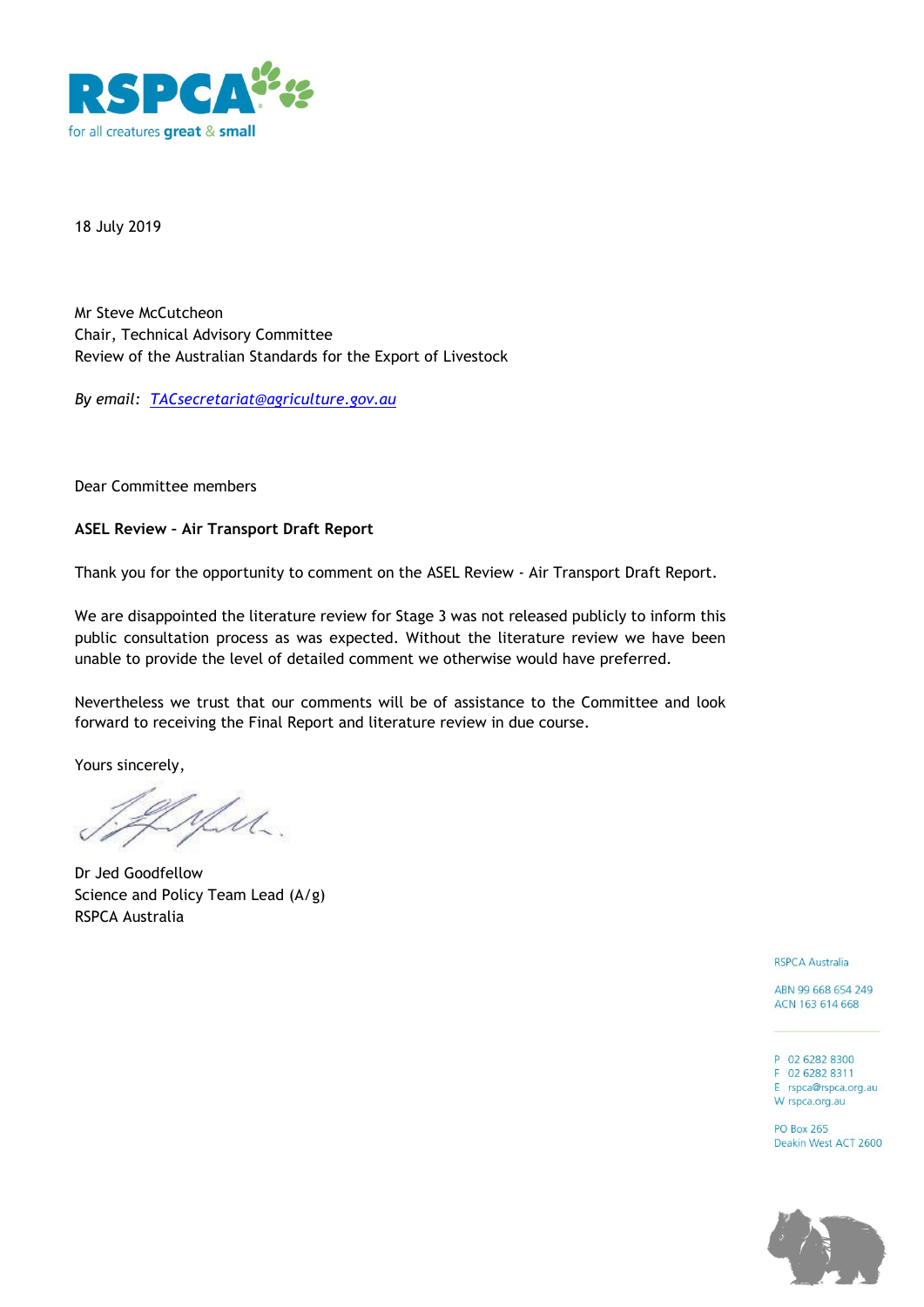## **RSPCA Australia submission**

## **Stage 3: Draft Report - Review of the Australian Standards for the Export of Livestock – Air Transport**

| 1.3            | Conduct of the review                                                                                                                                                                                                                                                                                                                                                                                                                                                                                    |
|----------------|----------------------------------------------------------------------------------------------------------------------------------------------------------------------------------------------------------------------------------------------------------------------------------------------------------------------------------------------------------------------------------------------------------------------------------------------------------------------------------------------------------|
| Table<br>1     | Please amend the number of submissions received to the Draft Report on ASEL sea transport<br>to reflect the additional 6,623 individuals who made submissions to the public consultation.<br>Each of these submissions contained personalised content and data on the identifying<br>particulars of each individual was provided to the Department. They should therefore be<br>counted as the individual submissions they are and recorded as such.                                                     |
| 2 <sup>2</sup> | SOURCING AND PREPARATION                                                                                                                                                                                                                                                                                                                                                                                                                                                                                 |
| 2.1            | Liveweight and body condition score for livestock exported by air                                                                                                                                                                                                                                                                                                                                                                                                                                        |
|                | We are disappointed to see no proposed increase to minimum live weights.                                                                                                                                                                                                                                                                                                                                                                                                                                 |
| 2.2            | Sourcing of deer and camelids                                                                                                                                                                                                                                                                                                                                                                                                                                                                            |
|                | We are disappointed to see no proposed requirement for consignment-specific management<br>plans for deer and camelids and no prohibition on the export ow wild-caught deer. The<br>requirements for exporting deer and camelids by air should be governed by a combination of<br>specific ASEL standards and consignment-specific management plans.                                                                                                                                                      |
|                | The ASEL should prohibit the export of wild-caught (feral) deer and camelids due to the<br>increased stress to the animals and risks to health and welfare. Deer in particular are<br>extremely stressed during transport (as noted in 3.2.2 of the Issues Paper) and should not be<br>transported unless they are habituated to humans and captivity (i.e. reared on farm).                                                                                                                             |
| 2.3            | <b>Pregnancy testing requirements</b>                                                                                                                                                                                                                                                                                                                                                                                                                                                                    |
|                | We support recommendations 6 and 7.                                                                                                                                                                                                                                                                                                                                                                                                                                                                      |
|                | However, we recommend a requirement that animals be certified in writing as no more than a<br>maximum of 180 days pregnant for cattle, 200 days pregnant for buffalo, and 99 days for<br>sheep and goats at the scheduled date of departure.                                                                                                                                                                                                                                                             |
|                | Management plans should consider the following:                                                                                                                                                                                                                                                                                                                                                                                                                                                          |
|                | To ensure an acceptable level of accuracy, pregnancy testing must only be undertaken by a<br>registered veterinarian with demonstrable current experience in pregnancy diagnosis for the<br>given species, with the following exceptions:                                                                                                                                                                                                                                                                |
|                | In the case of sheep, an accredited tester with demonstrable current experience in sheep<br>pregnancy diagnosis may be used, provided all sheep are individually identified and the<br>pregnancy status is linked to the RFID number).                                                                                                                                                                                                                                                                   |
|                | In the case of breeder cattle, these should only be tested by a registered vet accredited<br>under the National Cattle Pregnancy Diagnosis Scheme.                                                                                                                                                                                                                                                                                                                                                       |
|                | Requirements for competency of pregnancy testing must be consistent and of the highest<br>standard (this is not a straightforward or precise test).                                                                                                                                                                                                                                                                                                                                                      |
|                | Individual identification of ALL animals is necessary to verify that the animal that had a<br>negative pregnancy test is the animal being exported. Submissions to the 2012 ASEL review<br>indicated that where livestock that are prepared for export are pregnancy tested but are not<br>individually identified it is impossible for the certifying officer to confirm the status of the<br>animals presented. All documentation relating to pregnancy status must identify individual<br>RFID codes. |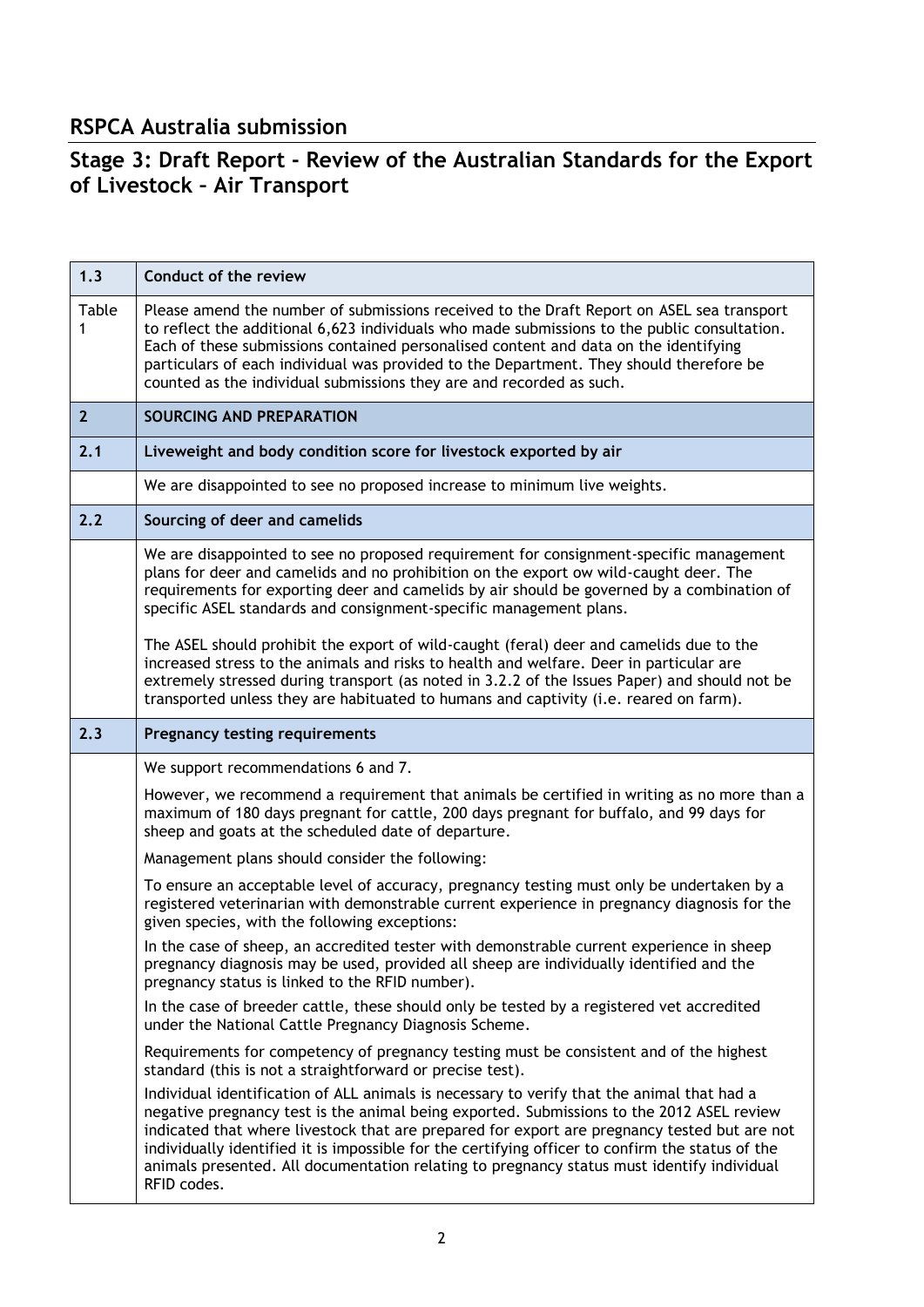| 2.4                     | <b>Non-farmed livestock</b>                                                                                                                                                                                                                                                                                                                                                                                                                                                                                                                                                                                                  |
|-------------------------|------------------------------------------------------------------------------------------------------------------------------------------------------------------------------------------------------------------------------------------------------------------------------------------------------------------------------------------------------------------------------------------------------------------------------------------------------------------------------------------------------------------------------------------------------------------------------------------------------------------------------|
|                         | RSPCA does not support the export of wild-caught animals due to the immense stress such<br>animals experience when handled and transported as reflected in a history of high mortality<br>rates. Wild-caught goats, camels, and buffalo cannot "become conditioned" to being handled<br>with a matter of days or weeks and are particularly vulnerable under high stress handling and<br>transport conditions. They also pose great risk to personnel trying to load, tend, treat or<br>discharge them.                                                                                                                      |
| 2.5                     | Vulnerable or special classes of livestock                                                                                                                                                                                                                                                                                                                                                                                                                                                                                                                                                                                   |
|                         | Especially vulnerable animals such as livestock with young at foot should not be exported.<br>Handling and long-distance transport at such a young age causes considerable stress to both<br>the young and the mother. The ASEL should prohibit the export of livestock with young at<br>foot.                                                                                                                                                                                                                                                                                                                               |
| 2.7                     | On-farm preparation of livestock                                                                                                                                                                                                                                                                                                                                                                                                                                                                                                                                                                                             |
|                         | We support recommendation 14 for a minimum of 24 hours rest period for livestock returned<br>to the approved premises or property of origin. Accumulative stress from different stages of<br>handling and transport can have significant consequences for animal health and welfare.<br>Animals must have time for sufficient rest between transport stages.                                                                                                                                                                                                                                                                 |
|                         | We are however disappointed to see that no further changes are proposed relating to<br>maximum travel times to the airport. The literature review identified multiple studies<br>indicating that total transport time is the most significant factor in transport stress yet the<br>Committee believes the focus should instead be on time livestock spend off water during the<br>entire journey. We strongly recommend that maximum travel times to the airport be<br>introduced and factored into the anticipated total export journey time for the purposes of<br>determining appropriate feed, water, and rest periods. |
|                         |                                                                                                                                                                                                                                                                                                                                                                                                                                                                                                                                                                                                                              |
| $\overline{\mathbf{3}}$ | PENNING ARRANGEMENTS AND CRATE DESIGN                                                                                                                                                                                                                                                                                                                                                                                                                                                                                                                                                                                        |
|                         | We support draft recommendations 15-18.                                                                                                                                                                                                                                                                                                                                                                                                                                                                                                                                                                                      |
| $\overline{\mathbf{4}}$ | <b>FODDER AND WATER REQUIREMENTS</b>                                                                                                                                                                                                                                                                                                                                                                                                                                                                                                                                                                                         |
|                         | We support draft recommendations 19-21.                                                                                                                                                                                                                                                                                                                                                                                                                                                                                                                                                                                      |
| 5                       | <b>INSPECTION OF LIVESTOCK</b>                                                                                                                                                                                                                                                                                                                                                                                                                                                                                                                                                                                               |
|                         | We support recommendations 22-24.                                                                                                                                                                                                                                                                                                                                                                                                                                                                                                                                                                                            |
|                         | We welcome the industry's recommendation for an attendant to accompany any air shipment<br>of livestock on a freighter aircraft regardless of the number of animals in the shipment. This<br>should be reflected as a requirement in the ASEL.                                                                                                                                                                                                                                                                                                                                                                               |
|                         | Conditions for livestock must be monitored continuously throughout the flight. In particular,<br>the consideration of monitoring ammonia levels in transport crates during the journey and<br>setting a maximum level for ammonia. We note that the majority of industry research in this<br>area has been conducted by Enviroag and encourage the committee to meet with the relevant<br>researchers to discuss this aspect of air transport.                                                                                                                                                                               |
|                         | Inspection of livestock must occur immediately prior to take off and immediately upon<br>landing. Arrangements must be in place with relevant airports and cargo crew to ensure<br>livestock will be attended to immediately and not left on tarmacs or other locations where<br>they will be exposed to adverse temperature or weather conditions.                                                                                                                                                                                                                                                                          |